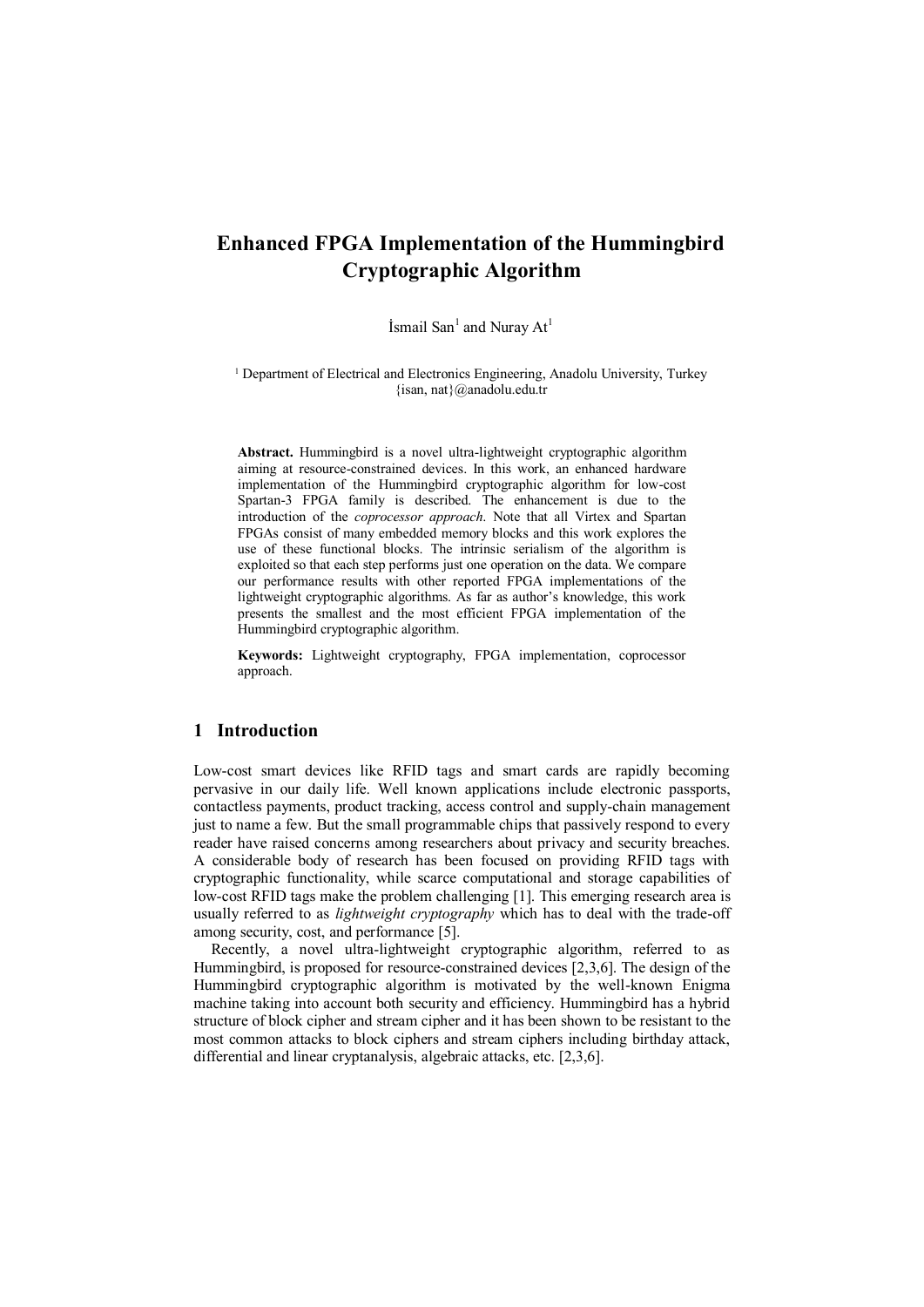The paper is outlined as follows: In Section 2, the Hummingbird encryption process is presented. In Section 3, the coprocessor approach to FPGA implementation of the Hummingbird cryptographic algorithm is introduced. Performance results and comparisons are given in Section 4. Finally, some conclusions are drawn in Section 5.

# **2 The Hummingbird Encryption**

In this section, we present the encryption process for the Hummingbird cryptographic algorithm. Note that the information given in this section can be found in [2,3,6], they are included here simply for the sake of completeness.

Hummingbird is neither a block cipher nor a stream cipher, but a rotor machine equipped with novel rotor-stepping rules [6]. It has a hybrid structure of block cipher and stream cipher with 16-bit block size, 256-bit key size, and 80-bit internal state. A top-level description of the Hummingbird encryption is given in Figure 1 which consists of four 16-bit block ciphers  $E_{k_1}E_{k_2}E_{k_3}$  and  $E_{k_4}$  four 16-bit internal state registers *RS*1, *RS*2, *RS*3 and *RS*4, and a 16-stage Linear Feedback Shift Register (LFSR).  $PT_i$  represents the *i*-th plaintext block and  $CT_i$  represents the corresponding *i*the ciphertext block. The 256-bit key *K* is divided into four 64-bit subkeys  $k_1, k_2, k_3$  and  $k_4$  which are used in the four block ciphers, respectively. For further details, see [2,3,6].



**Figure 1.** Hummingbird encryption [2]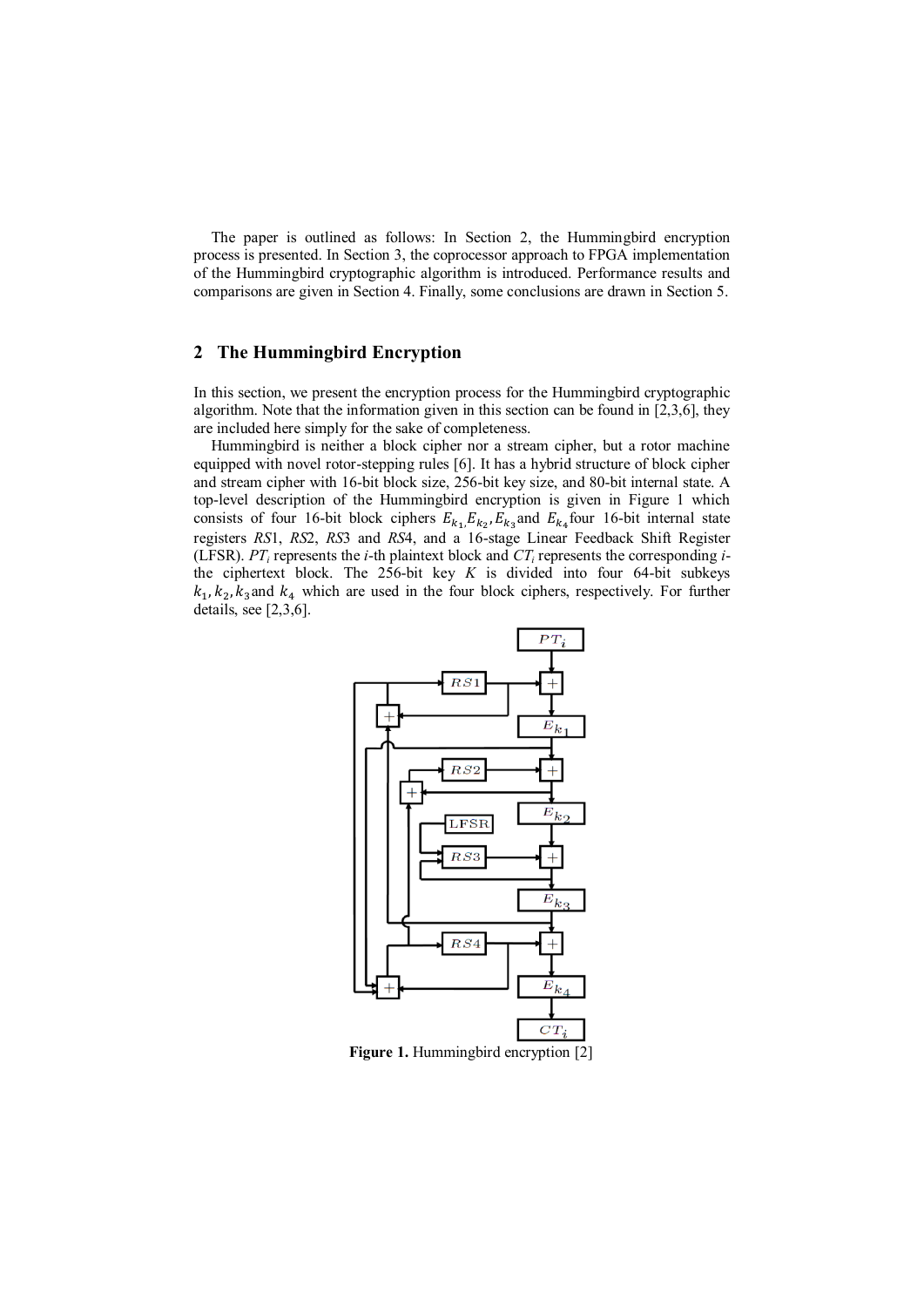# **3 Efficient FPGA Implementation**

We use the coprocessor approach which takes advantage of the embedded memory blocks in FPGA to implement Hummingbird cryptographic algorithm. This approach reduces the area requirements in terms of slices since only the datapath and linear feedback shift register (LFSR) module are realized in slices. With this approach, efficiency (throughput/occupied slices) of the FPGA implementation of the Hummingbird cryptographic algorithm is increased considerably with respect to the previously reported FPGA implementations [6] of the algorithm, see Table 1.

### **3.1 FPGA Specifics**

The Spartan-3 generation of FPGAs are specifically designed to meet the needs of high volume, cost-sensitive electronic applications [13]. They have a dedicated carry logic together with various arithmetic logic gates that support wide logic and arithmetic functions.



Figure 2. Simplified architecture of a Spartan-3 slice.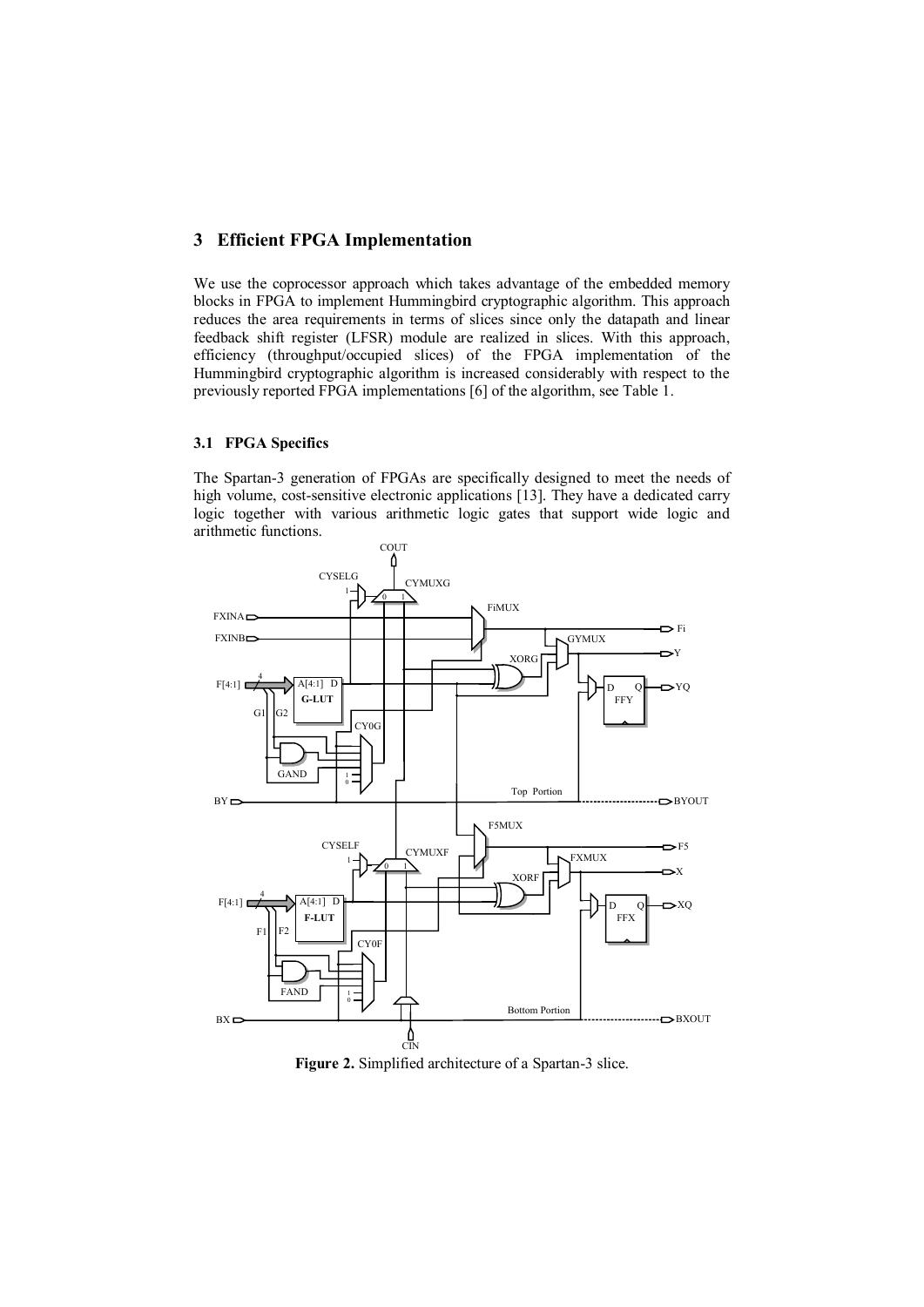Figure 2 shows the architecture of a Spartan-3 slice [11]. A slice includes two 4 input Lookup Table (LUT) function generators (F-LUT and G-LUT), two storage elements (flip flops FFX and FFY), a carry logic (multiplexers CYSELF, CYMUXF, CYSELG, CYMUXG and gates FAND, GAND, XORF, and XORG) and two wide function multiplexers (F5MUX and FiMUX). Some slices also provide two 16x1 distributed RAM and two 16-bit shift registers as an additional blocks.

One of the primitives needed in the implementation of Hummingbird cryptographic algorithm is a modulo  $2^{16}$  addition of two 16-bit numbers. A 2-bit summation can be realized using one slice. Hence, 16-bit addition is implemented using eight slices. A 2-bit full-adder calculates the sum of two bits  $x$  and  $y$  on the same level and carry input (*cin*), if any transferred from a previous bit level, yielding sum =  $x \oplus y \oplus c$  *in* and carry out.

$$
cout = \begin{cases} x & \text{if } x \oplus y = 0 \\ cin & \text{otherwise} \end{cases}
$$

A dedicated carry logic transfers the carry bit through CYSELF, CY0F and CYMUXF multiplexers. F-LUT function generator produces  $x \oplus y$ . The output of F-LUT and *cin* bit is XORed by the XORF gate. This provides the sum. The sum result is then stored in FFX flip flop. Carry out bit is produced by CYMUXF multiplexer where *x* and *cin* are the inputs and the F-LUT output is used as a selection line.

Figure 3 shows a 1-bit addition of three different input sources using primitives of a Spartan-3 slice. Here, one of the sources is connected to the carry chain logic immediately. The other one is selected using the control signal in the LUT function generator. The LUT provides the result of XOR operation of two input signals  $a \oplus b$ or a  $\oplus$  c depending on the control signal. Carry out bit is transferred to upper slices so that to extend the 1-bit addition to 16-bit addition. The flip-flops store the sum value.



**Figure 3.** Three input adder architecture in one slice.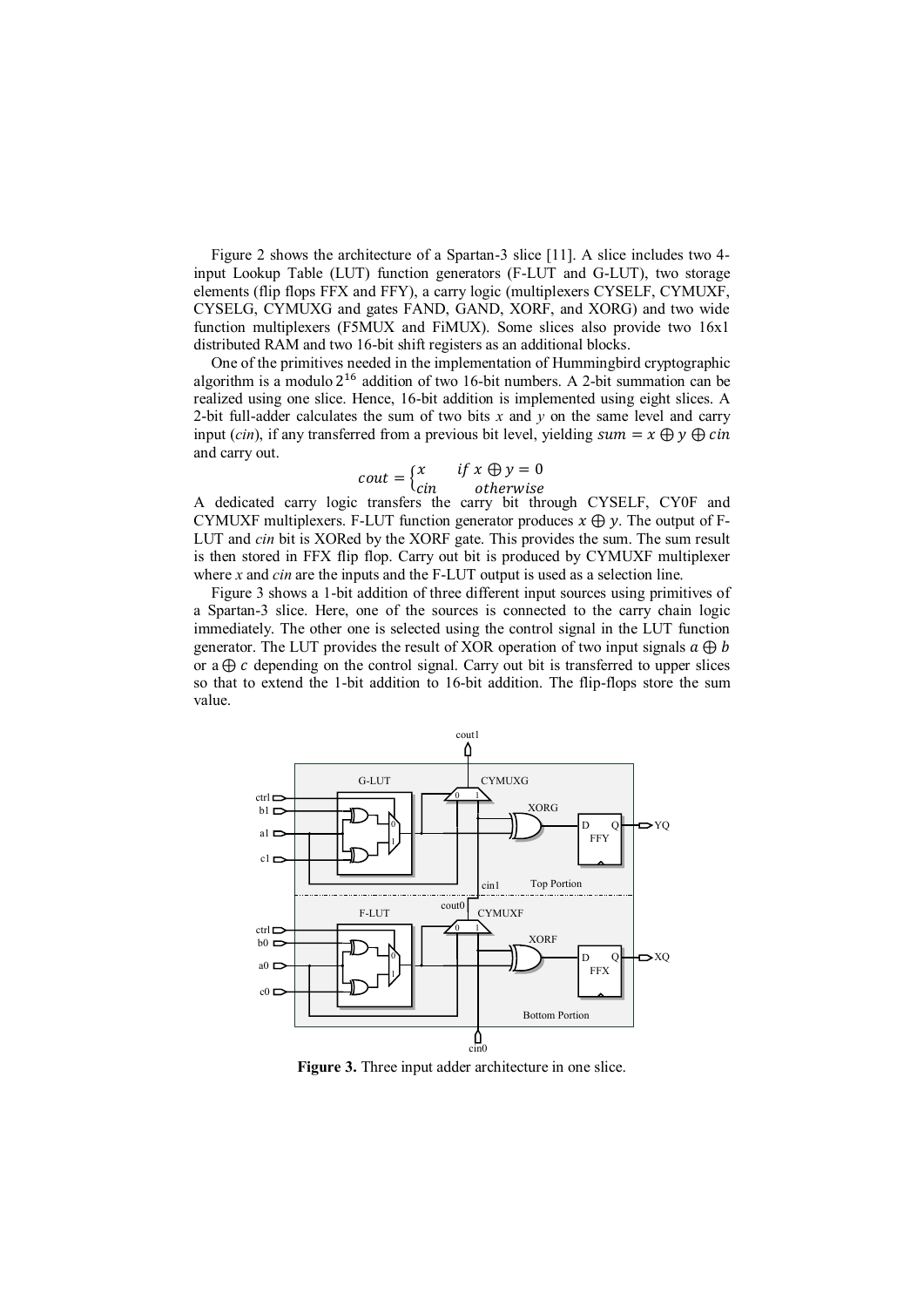Other primitives needed in the implementation of Hummingbird cryptographic algorithm are realized in LUT function generators. There is no need to use arithmetic gates or carry chain logic provided in a slice. As mentioned before, one slice includes two LUTs and two storage elements and all stages operate on 16-bit data since the datapath is 16-bit wide. So, the required slice count for each stage is eight.

We emphasize the fact that all Virtex and Spartan FPGAs consist of many embedded memory blocks to store large amount of data compared to flip flops in the slices. They support various configuration options including RAM, ROM, FIFOs, large look-up tables, and shift registers as wells as various data widths and depths. We refer the reader [14] for further information. This work explores the use of these functional blocks, that is to say the coprocessor approach [4]. Specifically, the register file and instruction memory of coprocessor is implemented on such memory blocks yielding substantial reduction in the slice usage.

#### **3.2 Overall Architecture**

The overall architecture of the Hummingbird coprocessor is shown in Figure 4 which consists of a register file, datapath, LFSR module, instruction memory and control unit.



**Figure 4.** Hummingbird coprocessor.

Hummingbird coprocessor performs a modulo 2<sup>16</sup> addition, XOR, and S-box layer operations required by the algorithm. It accelerates the main system performance by offloading processor intensive tasks. Essential operations are done by the coprocessor rather than implemented on a regular processor. This positively impacts the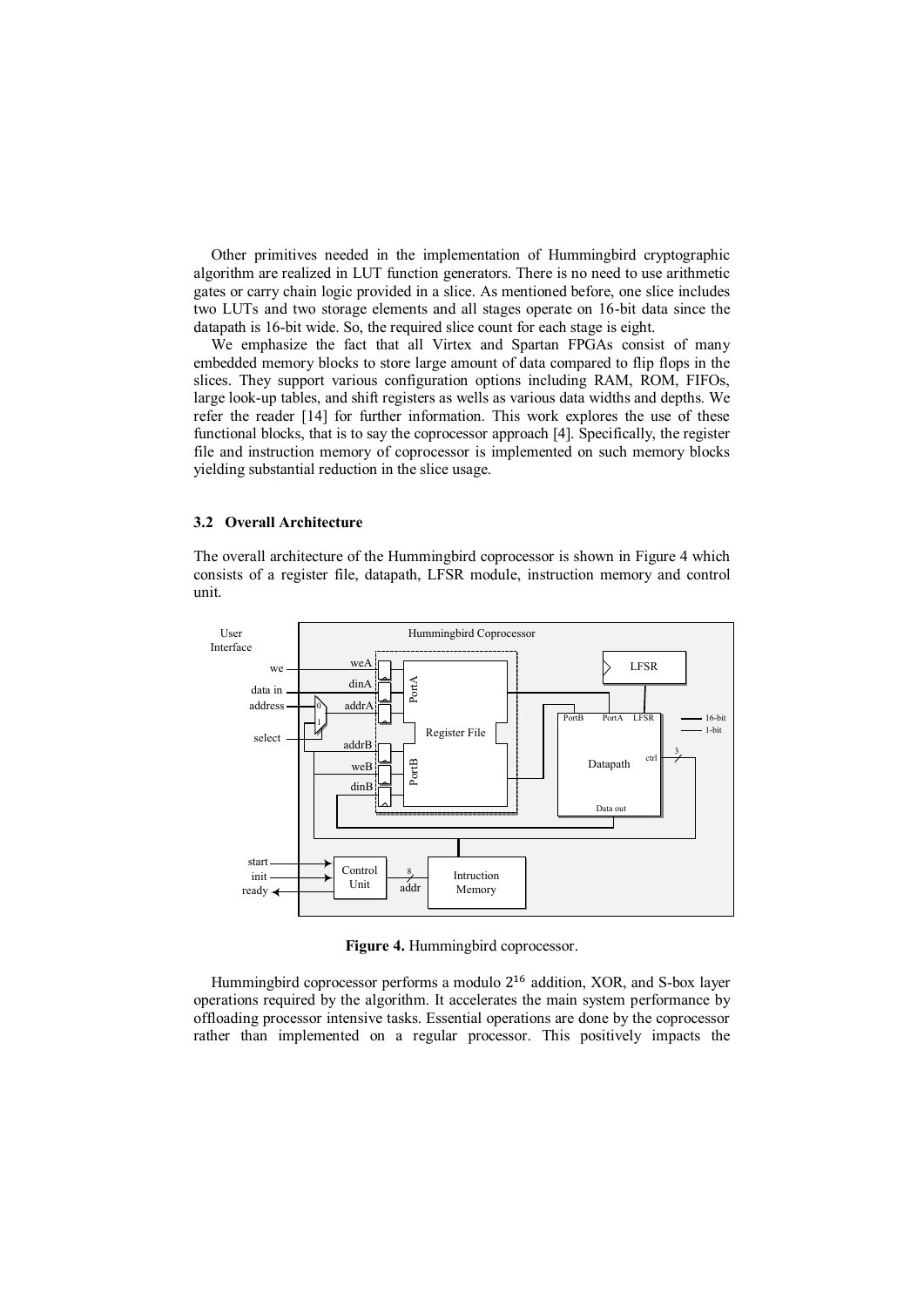efficiency. Instructions are first preloaded to the instruction memory. They are then fetched to control the datapath.

#### **3.3 Register File, Instruction Memory, and Control Unit**

*The register file* stores 16-bit plaintext, 256-bit secret key, four 16-bit internal state registers *RS*1, *RS*2, *RS*3 and *RS*4, and other necessary registers such as zero and temporary registers. The internal states and initial vector for LFSR are first determined by the initialization process. They are then updated after each encryption. Note that the same key is usually used for successive encryption of plaintext blocks. Thus, the coprocessor only needs to load plaintext blocks from input to the register file. This results in a very efficient input interface for the coprocessor.

*The instruction memory* provides necessary control signals for the datapath. It also determines which register is used at each step. Write enable field for port B, *web*, is used to write the data to the register file from the datapath. The instruction memory is realized via an embedded memory block. Figure 5 shows the adapted instruction format. Since all instructions have the same format, 16-bit fixed instructions are fetched without the need for decoding. A single 1Kx18 block RAM would be sufficient to store necessary instructions for initialization and processes.



**Figure 5.** Instruction format

*The control unit* is actually formed by a program counter. When *init* signal is asserted, the program counter addresses the instruction memory so that the instructions for the initialization process are provided to the datapath. Similarly, if *start* signal is asserted, the program counter addresses the encryption process instructions. After the completion of the encryption, the *ready* signal is set; hence, the user can access the ciphertext from the register file via user interface.

#### **3.4 Datapath of the Coprocessor**

The goal is to serialize the Hummingbird cryptographic algorithm in the datapath. Figure 6 illustrates the proposed datapath for the coprocessor. The overall system is divided into four specific sections, namely stages. Each stage completes a small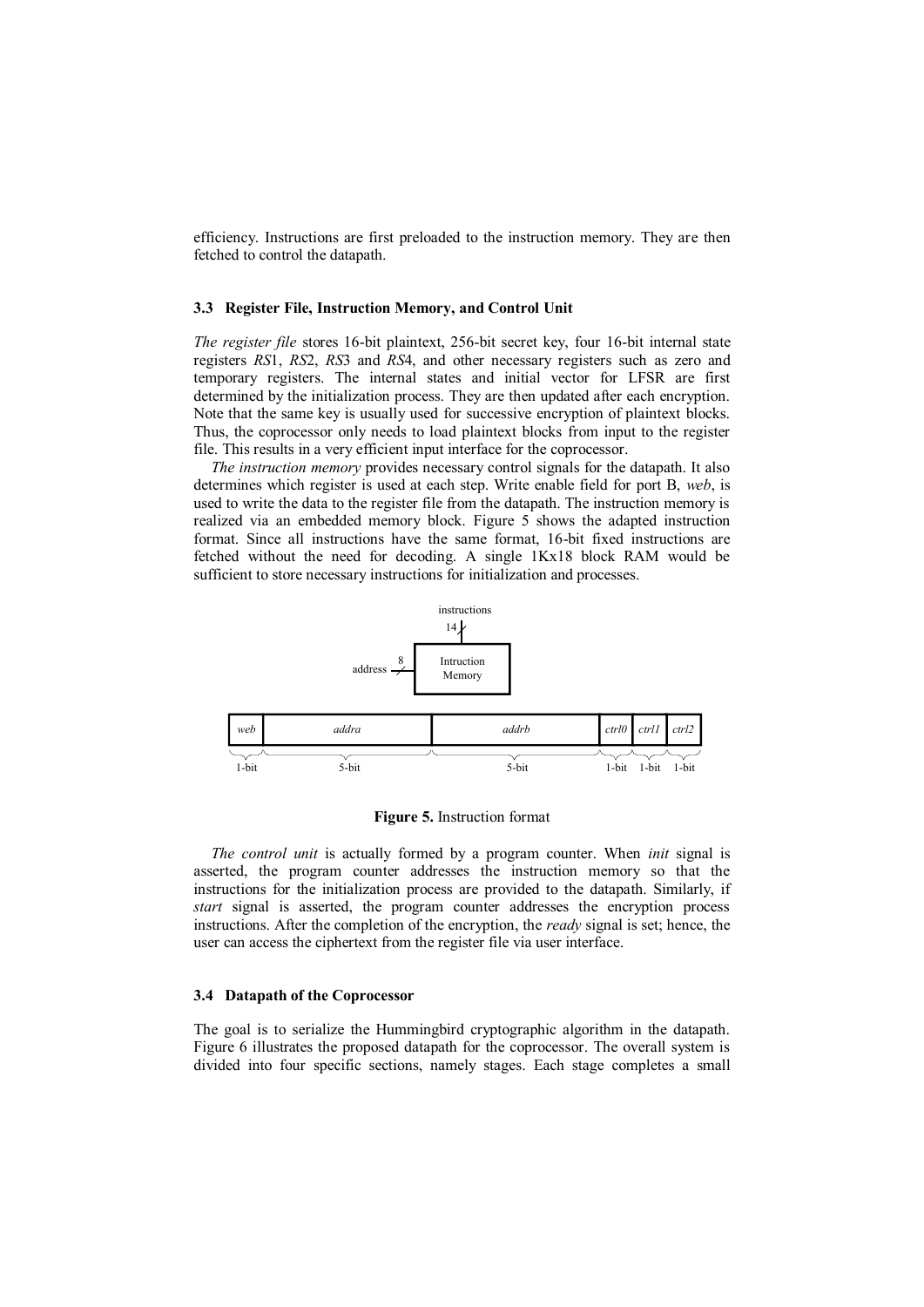transaction on the data. Intrinsic properties of the Spartan-3 device are utilized to complete a transaction with a minimal path delay.

The datapath consists of four functional units performing operations required by the Hummingbird cryptographic algorithm. These functional units are realized in four stages and the stages are connected via pipeline flip-flops. Each stage fits into eight slices. All stages except Stage 2 need control signals to determine the data flow path. The longest path in terms of logic and routing delay occurs in the addition of two 16 bit numbers due to the carry chain. Note that this is an unavoidable operation. To decrease the path delay in one stage, we minimize the use of consecutive logic components by introducing flip flops as pipeline registers.



Figure 6. Datapath of the Coprocessor for Hummingbird.

Stage 0 performs a modulo  $2^{16}$  addition on data provided by the register file or LFSR. The output of this stage feeds the Stage 1 together with the output of the last stage. In Stage 1, control signal selects either one of the sources from the previous stage or from the linear transformation step, Stage 3. Resulting data is XORed with the port A of the register file. Stage 2 performs the substitution step on the 16-bit data coming from the previous stage. All four 4-bit S-boxes are realized in LUT function generators. The 16-bit data is passed through from these LUT primitives. The last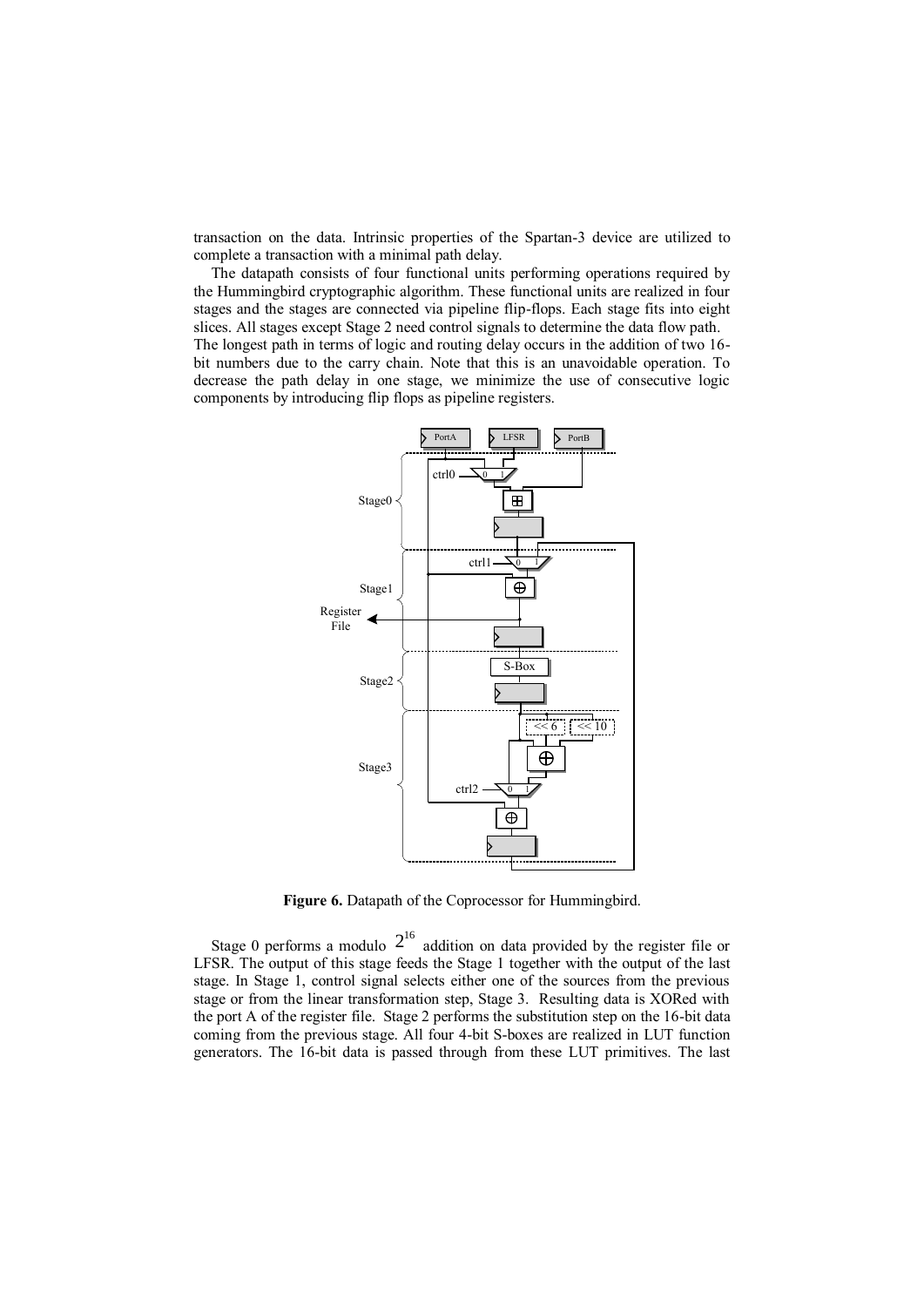stage, Stage 3, performs the linear transformation on the incoming data. At this stage, the control signal is necessary to select whether the linear transformation is applied to the output of the substitution step in Stage 2. Note that the rotation of bits at the last stage does not need any component. This can be done only with appropriate wiring.

### **3.5 Scheduling of Instructions**

Instruction level serialism is applied to the Hummingbird coprocessor in order to complete the encryption process with a minimum instruction count. Figure 7 shows the designed instruction scheduling of the encryption process where first row indicates the instruction number and the other rows indicates the active stage.

| Instr. No: | $\mathbf{1}$          | $\overline{2}$ | 3               | $\overline{\mathbf{4}}$ | 5              | 6   | $\overline{7}$ | 8    | 9   | 10   | 11  | 12  | 13 | 14             | 15  | 16                    | 17   | 18              | 19   |
|------------|-----------------------|----------------|-----------------|-------------------------|----------------|-----|----------------|------|-----|------|-----|-----|----|----------------|-----|-----------------------|------|-----------------|------|
| Stage 0    |                       |                |                 |                         |                |     |                |      |     |      |     |     |    |                |     |                       |      |                 |      |
| Stage 1    |                       |                |                 |                         |                |     |                |      |     |      |     |     |    |                |     |                       |      |                 |      |
| Stage 2    |                       |                |                 |                         |                |     |                |      |     |      |     |     |    |                |     |                       |      |                 |      |
| Stage 3    |                       |                |                 |                         |                |     |                |      |     |      |     |     |    |                |     |                       |      |                 |      |
| Port A     | PT                    | K1             |                 | Zero                    | K <sub>2</sub> |     | Zero           | K3   |     | Zero | K4  |     | K1 | K <sub>3</sub> |     | K <sub>2</sub>        | K4   | RS <sub>2</sub> | Zero |
| Port B     | RS1                   |                |                 |                         |                |     |                |      |     |      |     |     |    |                |     |                       |      | RS4<br>in       |      |
| Instr. No: | 20                    | 21             | 22              | 23                      | 24             | 25  | 26             | 27   | 28  | 29   | 30  | 31  | 32 | 33             | 34  | 35                    | 36   | 37              | 38   |
| Stage 0    |                       |                |                 |                         |                |     |                |      |     |      |     |     |    |                |     |                       |      |                 |      |
| Stage 1    |                       |                |                 |                         |                |     |                |      |     |      |     |     |    |                |     |                       |      |                 |      |
| Stage 2    |                       |                |                 |                         |                |     |                |      |     |      |     |     |    |                |     |                       |      |                 |      |
| Stage 3    |                       |                |                 |                         |                |     |                |      |     |      |     |     |    |                |     |                       |      |                 |      |
| Port A     | Zero                  | K5             |                 | Zero                    | K <sub>6</sub> |     | Zero           | K7   |     | Zero | K8  |     | K5 | K7             |     | K <sub>6</sub>        | K8   | RS3             | Zero |
| Port B     | RS <sub>2</sub><br>in |                |                 |                         |                |     |                |      |     |      |     |     |    |                |     |                       |      | $\mathbf T$     |      |
| Instr. No: | 39                    | 40             | 41              | 42                      | 43             | 44  | 45             | 46   | 47  | 48   | 49  | 50  | 51 | 52             | 53  | 54                    | 55   | 56              | 57   |
| Stage 0    |                       |                |                 |                         |                |     |                |      |     |      |     |     |    |                |     |                       |      |                 |      |
| Stage 1    |                       |                |                 |                         |                |     |                |      |     |      |     |     |    |                |     |                       |      |                 |      |
| Stage 2    |                       |                |                 |                         |                |     |                |      |     |      |     |     |    |                |     |                       |      |                 |      |
| Stage 3    |                       |                |                 |                         |                |     |                |      |     |      |     |     |    |                |     |                       |      |                 |      |
| Port A     | Zero                  | K9             | LF<br><b>SR</b> | <b>Zero</b>             | K10            |     | Zero           | K11  |     | Zero | K12 |     | K9 | K11            |     | K10                   | K12  | RS4             | K13  |
| Port B     | RS3<br>in             |                | RS3<br>in       |                         |                |     |                |      |     |      |     |     |    |                |     |                       |      | RS1<br>in       |      |
| Instr. No: | 58                    | 59             | 60              | 61                      | 62             | 63  | 64             | 65   | 66  | 67   | 68  | 69  | 70 | 71             | 72  | 73                    | 74   | 75              | 76   |
| Stage 0    |                       |                |                 |                         |                |     |                |      |     |      |     |     |    |                |     |                       |      |                 |      |
| Stage 1    |                       |                |                 |                         |                |     |                |      |     |      |     |     |    |                |     |                       |      |                 |      |
| Stage 2    |                       |                |                 |                         |                |     |                |      |     |      |     |     |    |                |     |                       |      |                 |      |
| Stage 3    |                       |                |                 |                         |                |     |                |      |     |      |     |     |    |                |     |                       |      |                 |      |
| Port A     | RS1                   | Zero           | K14             | RS4                     | Zero           | K15 | RS1            | Zero | K16 |      | K13 | K15 |    | K14            | K16 | RS4                   | Zero |                 |      |
| Port B     | RS1<br>in             |                |                 | RS4<br>in               |                |     | RS4            |      |     |      |     |     |    |                |     | RS <sub>2</sub><br>in |      |                 |      |

New Encryption Start Point

**Figure 7.** Instruction scheduling.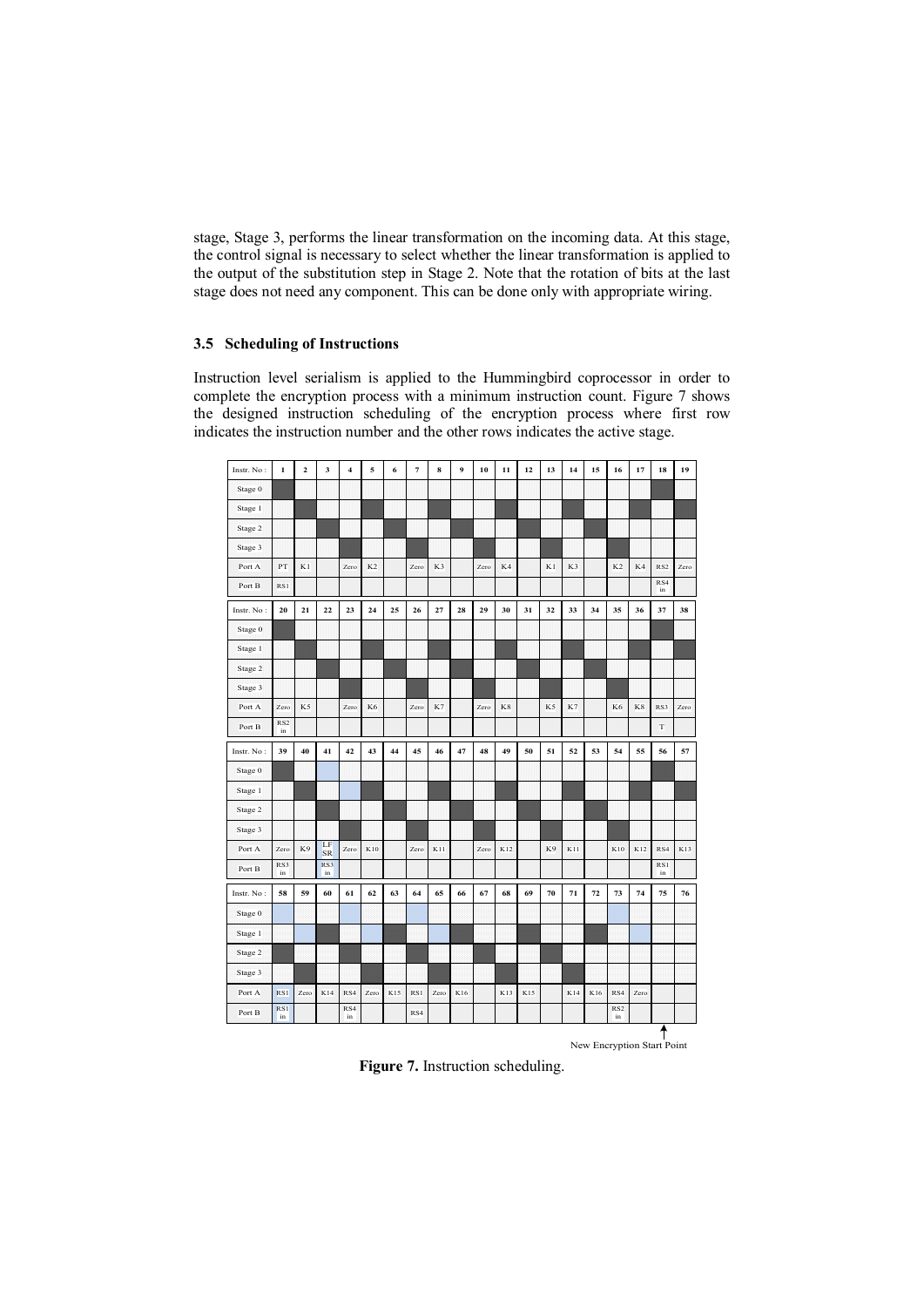Generally, each instruction performs an operation on the data. However, a small amount of instructions do not perform any operation on the data. They rather provide necessary data to the next stage. This is the case when loading the internal state from the register file. Loading from the register file impairs the performance of the overall system. Such instructions cause performance degradation since additional instructions are to be stored in the memory.

Our proposed datapath decreases the instruction count for the Hummingbird encryption in two ways. One is to manage the sequence of instructions so that every stage deals with an operation. The other one is to update the internal registers while other operations are being performed. Internal state updating is done via pipelined operation: appropriate instructions are selected to load the input data for the internal state registers without affecting the performed instruction at that time. Such pipelined instructions are colored with blue in Figure 7.

In general, each instruction activates only one stage performing one operation. However, a few instructions process two operations at a time. This happens when updating the internal states. Note that state updating can be done after the encryption process is completed. But, this would increase the total instruction count. Such operations can be combined with the other instructions. The use of inactive stages improves the overall system performance by reducing the instruction count.

The similar approach is used in the Hummingbird initialization process. We remark that the initialization takes 312 clock cycles where the encryption takes 75 clock cycles which includes the state updates.

### **4 Results and Comparisons**

We implemented the Hummingbird coprocessor on Xilinx Spartan-3 device which is low cost FPGA by means of VHDL language. The hardware performance of the Hummingbird cryptographic algorithm is studied in [6] where the lightweight architecture is based on loop unrolling of the inner 16-bit block ciphers. That implementation realizes all operations of the block cipher in one cycle consuming resources notably. On the other hand, the proposed method in this work significantly reduces (273/40) the area in terms of the slice count by introducing coprocessor approach. Table 1 summarizes FPGA implementation results of the Hummingbird cryptographic algorithm in both studies.

|                  | $#LUTs$ $#FFs$ |     | Area<br>(Slices) | <b>Blocks</b> | Memory   Max. Freq.   # CLK cycles |      |                | Throughput | Efficiency     |  |
|------------------|----------------|-----|------------------|---------------|------------------------------------|------|----------------|------------|----------------|--|
|                  |                |     |                  |               | (MHz)                              | Init | Enc            | (Mbps)     | (Mbps/#Slices) |  |
| <b>This Work</b> | 80             | 80  | 40               |               | 260.8                              | 312  | 75             | 55         | 1.38           |  |
| Fan et al. [6]   | 473            | 120 | 273              | $\mathbf{0}$  | 40.1                               | 20   | $\overline{4}$ | 160,4      | 0.59           |  |

**Table 1.** FPGA implementation results of the Hummingbird encryption.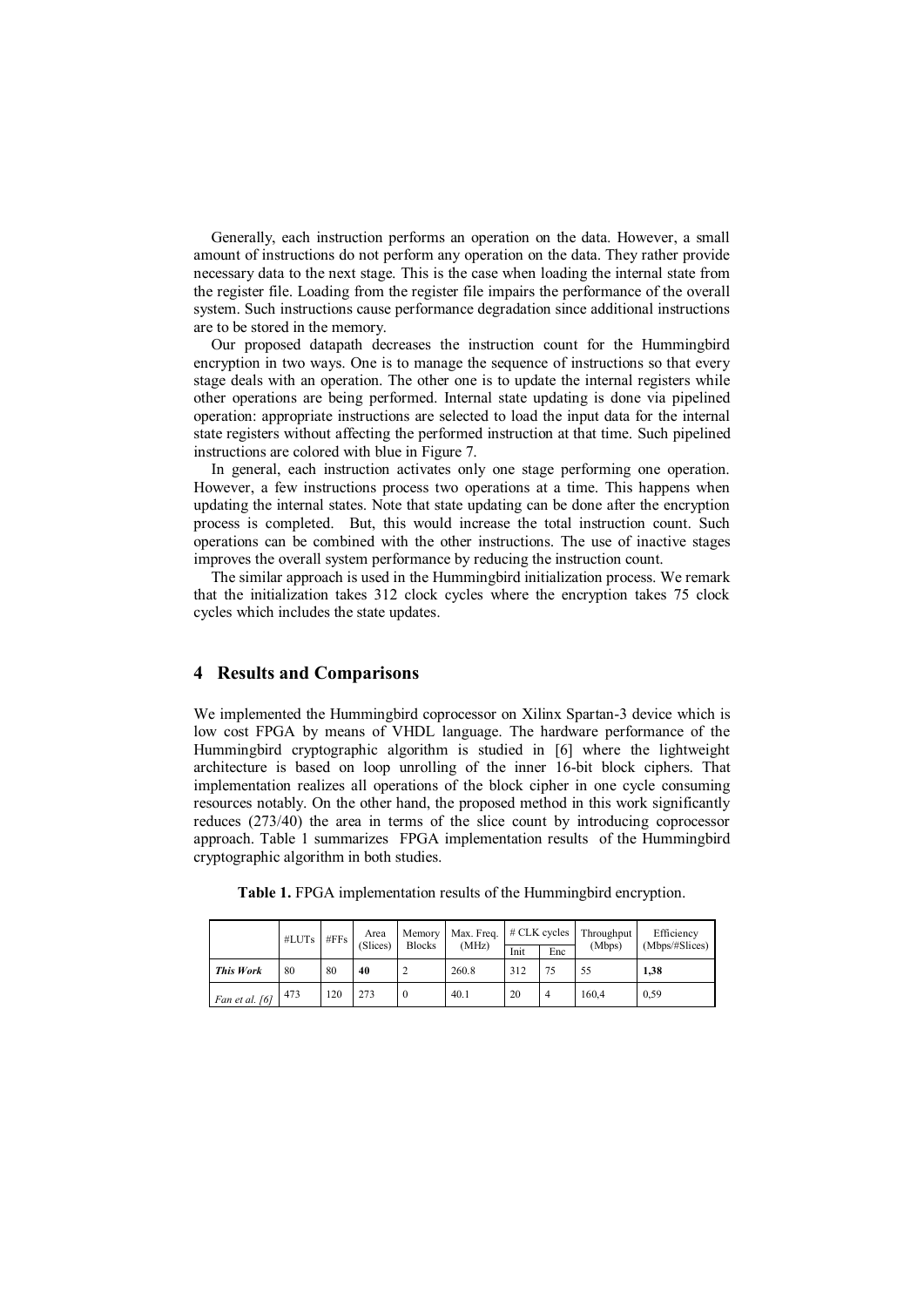Our proposed method requires lower area in terms of slices. Even though the throughput may seem lower than that of in [6], the overall efficiency is increased substantially (1.38/0.59).

Table 2 is given in order to see where our proposed method stands among other FPGA implementations of lightweight cryptographic algorithms. As seen from the table, our work has the smallest area requirement among all and also provides well enough efficiency.

|                    | Algorithm             | Key<br>Size | <b>Block</b><br>Size | <b>FPGA</b>         | Area<br>(Slices) | Memory<br><b>Blocks</b> | Frequncy<br>(MHz) | Throughput<br>(Mbps) | Efficiency<br>(Mbps/<br>$#Slices$ ) |
|--------------------|-----------------------|-------------|----------------------|---------------------|------------------|-------------------------|-------------------|----------------------|-------------------------------------|
| <b>This Work</b>   | Hummingbird           | 256         | 16                   | Spartan-3 XC3S200-5 | 40               | $\overline{c}$          | 260.8             | 55.64                | 1.38                                |
| Fan et al.[6]      | Hummingbird           | 256         | 16                   | Spartan-3 XC3S200-5 | 273              | $\mathbf{0}$            | 40.1              | 160.4                | 0.59                                |
| Poschmann [7]      | <b>PRESENT</b>        | 80          | 64                   |                     | 176              | $\Omega$                | 258               | 516                  | 2.93                                |
|                    | <b>PRESENT</b>        | 128         | 64                   | Spartan-3 XC3S400-5 | 202              | $\Omega$                | 254               | 508                  | 2.51                                |
| Guo et al.[8]      | <b>PRESENT</b>        | 80          | 64                   | Spartan-3E XC3S500  | 271              | $\equiv$                |                   | -                    |                                     |
| Kaps [9]           | <b>XTEA</b>           | 128         | 64                   | Spartan-3 XC3S50-5  | 254              | $\Omega$                | 62.6              | 36                   | 0.14                                |
| Bulens et al. [10] | <b>AES</b>            | 128         | 128                  | Spartan-3           | 1800             | $\mathbf{0}$            | 150               | 1700                 | 0.9                                 |
|                    | <b>PRESENT</b><br>128 |             | 64                   | Spartan-3 XC3S50-5  | 117              | $\Omega$                | 113.8             | 28 46                | 0 24                                |
| Yalla et al. [11]  | <b>HIGHT</b>          | 128         | 64                   | Spartan-3 XC3S50-5  | 91               | $\mathbf{0}$            | 163.7             | 65 48                | 0.72                                |
| Mace et al. [12]   | <b>SEA</b>            | 126         | 126                  | Virtex II XC2V4000  | 424              | $\Omega$                | 145               | 156                  | 0.368                               |

**Table 2.** Performance comparison of FPGA implementations of lightweight cryptographic algorithms

# **5 Conclusions**

As far as author's knowledge, this work presents the smallest and the most efficient FPGA implementation of the ultra-lightweight cryptographic algorithm Hummingbird thanks to the coprocessor approach. The coprocessor approach is enabled due to the fact that FPGAs have dedicated memory blocks. The algorithm is serialized so that each step performs just one operation on the data. The datapath of the Hummingbird coprocessor is implemented in four stages and the instruction count is reduced via pipelining technique.

With the hardware implementation improvement provided by this work, the Hummingbird will continue to be a favorite among the lightweight cryptographic algorithms for resource constrained devices like RFID tags and smart cards.